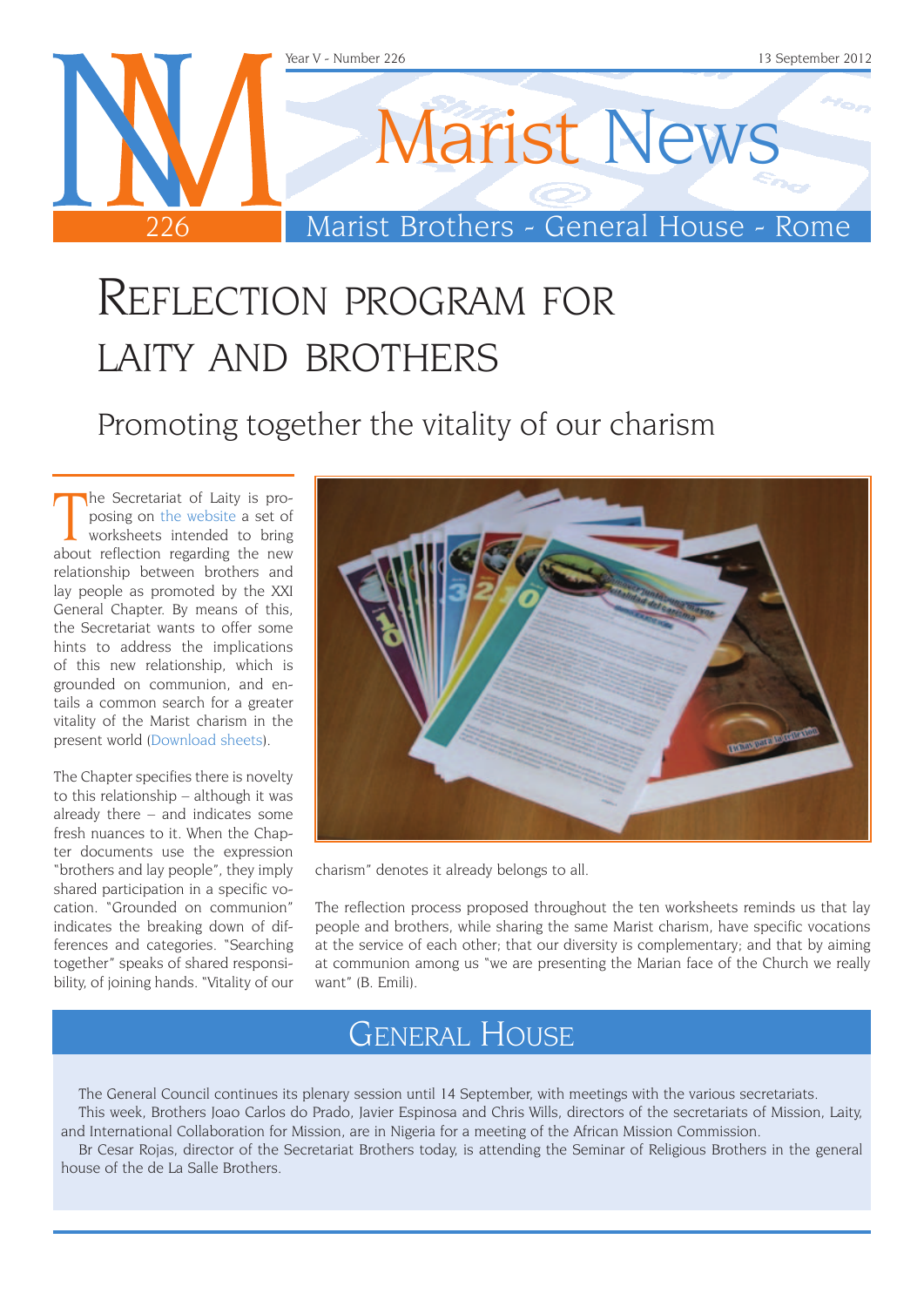Reflecting on the new relationship between lay and religious Marists at the present moment the Institute is living stands, undoubtedly, as an act of maturity. This is a powerful certainty: the path of unity will contribute to the coming of the Kingdom into the heart of each member, and within the institution as such, subsequently finding expression in its different works. We are not inventing the Gospel. We are

joining forces to make it real. Marist future is a future of communion.

This reflection suggested by the Secretariat is an invitation to undergo a process together. Its thematic lines challenge us to deepen our conversion, and are an opportunity for prayer. They are a point of departure for fraternal and sororal dialogue, an opportunity to share what inspires our hearts, and what our eyes envision as Marists.

Having the same horizon, and walking together towards it, is what we deeply desire.

Each worksheet includes a text, a motivational PowerPoint presentation, and a number of questions for personal and group reflection, as well as a complementary article or document.

Secretariat of Laity [Download sheets](http://www.champagnat.org/000.php?p=297)

 $\mathcal{L}_\text{max}$ 

NМ

## Interamerican Commission for Mission

#### Challenged to being animators of life and mission

The Interamerican Commission for<br>
Mission (ICM), at the service of<br>
the Interamerican Conference of<br>
Provinces (IACP), assists in reflecting he Interamerican Commission for Mission (ICM), at the service of the Interamerican Conference of on the Marist mission in the Americas; it suggests processes, projects, courses of action and initiatives for the continent, while accompanying the development and the execution of the

same. Furthermore, it coordinates the preparation of budgets and reporting. The subcommittees for Education, Evangelization, Solidarity and Management, which is being created, are linked to this Commission.

The ICM is made up of the following members:Angelica Alegria, Br. Michael Flanigan and Br. Luis Carlos Gutierrez representing the subregion of Arco Norte; Ernesto Reyes and Br. Juan Ignacio Fuen-

tes representing the sub-region of the Southern Cone; Mercia Procopio and Br. Valdicer Civa Fachi representing Brazil. Br. Joao Carlos do Prado, Director of the Secretariat for Mission, and Br. Chris Wills, Director of the Secretariat for Missionary Cooperation of the Institute, are also members.

During a meeting held from August 19th to the 24th of this year in Sean-Jean-sur-Richelieu, Canada, the ICM dedicated the first two days to visiting and getting acquainted with the comity community of Wilowdale, to the College and Community of Laval in Montreal, where a meeting was held among Brothers and Lay animators of the mission of the Province; the Community for hospitality and work with Latin migrants in Drumondville and the Community and work of Valcartier.



munities, works and projects developed in the Marist Province of Canada, as well as meeting with the key leaders in the area of mission of the Province. Let us note the visit to the hospitalIn the following days and after a meeting with the Provincial. Br. Bernard Beaudin, the ICM covered an extensive agenda. Br. Teofilo Minga, Director of the Secretariat Mission Ad Gentes, presented the context of the Secretariat he coordinates: what was done, what he is doing and a look to the future. Br. Chris Wills, Director of the Secretariat for International Missionary Cooperation and a new member of the Commission,

explained the work plan of the Secretariat, highlighting that through the Secretariat, he intends to form interprovincial and international communities, consolidate the project Mission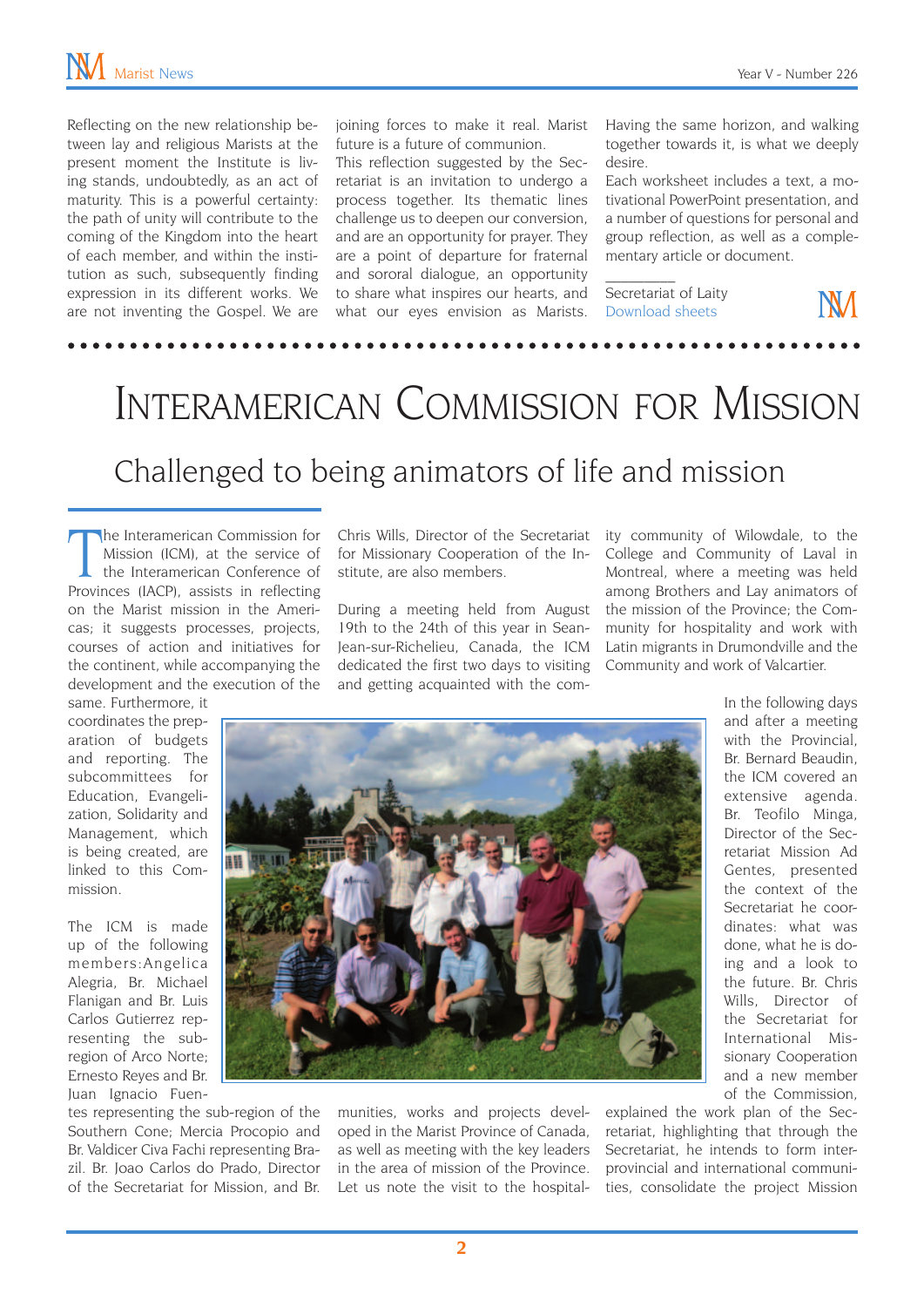Ad Gentes, create a Marist volunteer service and develop an international mentality (break down barriers among countries and Provinces).

After reviewing the deliberations of the IACP established in a meeting held from September 4th to the 9th of 2011, inLujan, Argentina, the ICM analyzed the composition, the achievements, the projects and proposals from the Subcommittees for Evangelization, Education and Solidarity. It drafted the profiles of the future members of the Subcommittee for Management, and indicated some names to be presented to the IACP for approval. The Commission also defined the participation of the members serving as links with the Subcommittees, as follows: Solidarity: Angelica Alegria; Education: Ernesto Reyes, Mercia Procopio and Luiz Carlos Gutierrez; Evangelization: Juan Ignacio Fuentes; Management: Michael Flanigan and Br. Valdicer Fachi.

As a result, general considerations and contributions were made to the Strategic Plan being prepared. Based on the work developed by the Commission, each Subcommittee will develop the initiatives, expectations and deadlines to be integrated to that plan, which term is 2011 to 2017.Its mission states: "The Interamerican Commission for Mission promotes a reflection about the Marist mission in America and on the development of projects which give it vitality, while supporting the individuals in charge and the animators of the Administrative Units and responding to the calls of the General Chapter and the common needs identified"; and its vision states: "To have significantly contributed by 2017, to a greater vitality, articulation and prophetism of the Marist mission in the Americas".

The ICM also defined the relevant topics to be presented for the consideration and approval of the Permanent Council of the IACP, as a result of the work performed by the Commission and Subcommittees.

Some general reports were presented, such as the referrals and work achieved by the International Commission for Mission; the organization of the International Meeting of Marist Youth from July 17th to the 22nd of 2013 in Rio de Janeiro, and the World Youth Day, from July 23rd to the 28th, also in Rio de Janeiro. In addition, Br. Joao do Prado provided information about the Course for the Development of Marist Leaders and Directors, as a pilot experience addressed to Brothers and Laity, to be held from March 17th to April 26th of 2013, in Curitiba, Brazil. Also, the Course on Marist Patrimony and Spirituality, promoted by the Higher Education Network, will begin in August 2013.

Mission Assembly 2012

#### 70 Australian Marists gather at Mittagong

An interim Mission Council,<br>Brothers and Lay, was established in 2011. One of its key Brothers and Lay, was estabresponsibilities was to prepare a Mission Assembly to gather Marists from across Australia before the inauguration of the new Province of Australia on 8 December 2012 and the Brothers' Chapter.

The historic gathering, that took place from 12 to 15 August in Mittagogn, had participants engaged in the following: \* The ratification of the Mission Council Charter.This was a remarkable outcome for the Province. It marks the movement of decisions relating to mission from the Provincial Council to the Provincial and his Mission Council; a Council comprising both Brothers and Lay Marists.



\* Nominations for the next Mission Council by Assembly participants.